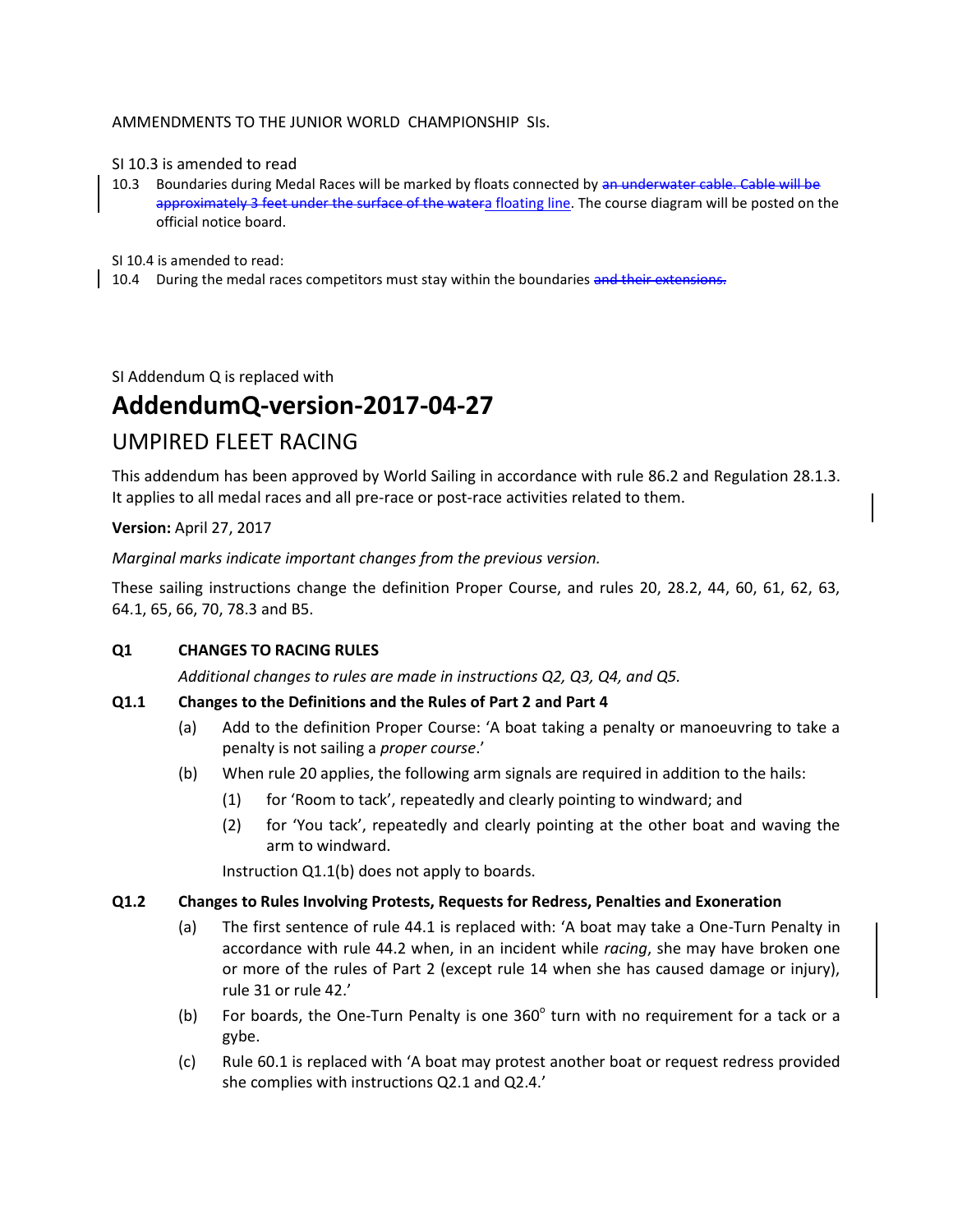- (d) The third sentence of rule  $61.1(a)$  and all of rule  $61.1(a)(2)$  are deleted. Rule B5 is deleted.
- (e) Rules 62.1(a), (b) and (d) are deleted. In a race where this addendum applies, there shall be no scoring adjustments for redress given under any of these rules for a previous race.
- (f) Rule 64.1(a) is changed so that the provision for exonerating a boat may be applied by the umpires without a hearing, and it takes precedence over any conflicting instruction of this addendum.
- (g) Rules P1 to P4 shall not apply.

# **Q2 PROTESTS AND REQUESTS FOR REDRESS BY BOATS**

- **Q2.1** While racing, a boat may protest another boat under a rule of Part 2 (except rule 14) or under rule 31 or 42; however, a boat may only protest under a rule of Part 2 for an incident in which she was involved. To do so she shall hail 'Protest' and conspicuously display a red flag at the first reasonable opportunity for each. She shall remove the flag before, or at the first reasonable opportunity after a boat involved in the incident has taken a penalty voluntarily or after an umpire's decision. However, a board need not display a red flag.
- **Q2.2** A boat that protests as provided in instruction Q2.1 is not entitled to a hearing. Instead, a boat involved in the incident may acknowledge breaking a rule by taking a One-Turn Penalty in accordance with rule 44.2. An umpire may penalize any boat that broke a rule and was not exonerated, unless the boat took a voluntary penalty.
- **Q2.3** At the finishing line, the race committee will inform the competitors about each boat's finishing place or scoring abbreviation. After this has been done, the race committee will promptly display flag B with one sound. Flag B will be displayed for at least two minutes and then removed with one sound. If the race committee changes the scoring information provided at the finishing line while flag B is displayed, it will display flag L with one sound. Flag B will continue to be displayed for at least two minutes after any changes are made.
- **Q2.4** A boat intending to
	- (a) protest another boat under a rule other than instruction Q3.2 or rule 28, or a rule listed in instruction Q2.1,
	- (b) protest another boat under rule 14 if there was contact that caused damage or injury, or
	- (c) request redress

shall hail the race committee before or during the display of flag B. The same time limit applies to protests under instruction Q5.5. The protest committee may extend the time limit if there is good reason to do so.

**Q2.5** The race committee will promptly inform the protest committee about any protests or requests for redress made under instruction Q2.4.

# **Q3 UMPIRE SIGNALS AND IMPOSED PENALTIES**

- **Q3.1** An umpire will signal a decision as follows:
	- (a) A green and white flag with one long sound means 'No penalty.'
	- (b) A red flag with one long sound means 'A penalty is imposed or remains outstanding.' The umpire will hail or signal to identify each such boat.
	- (c) A black flag with one long sound means 'A boat is disqualified.' The umpire will hail or signal to identify the boat disqualified.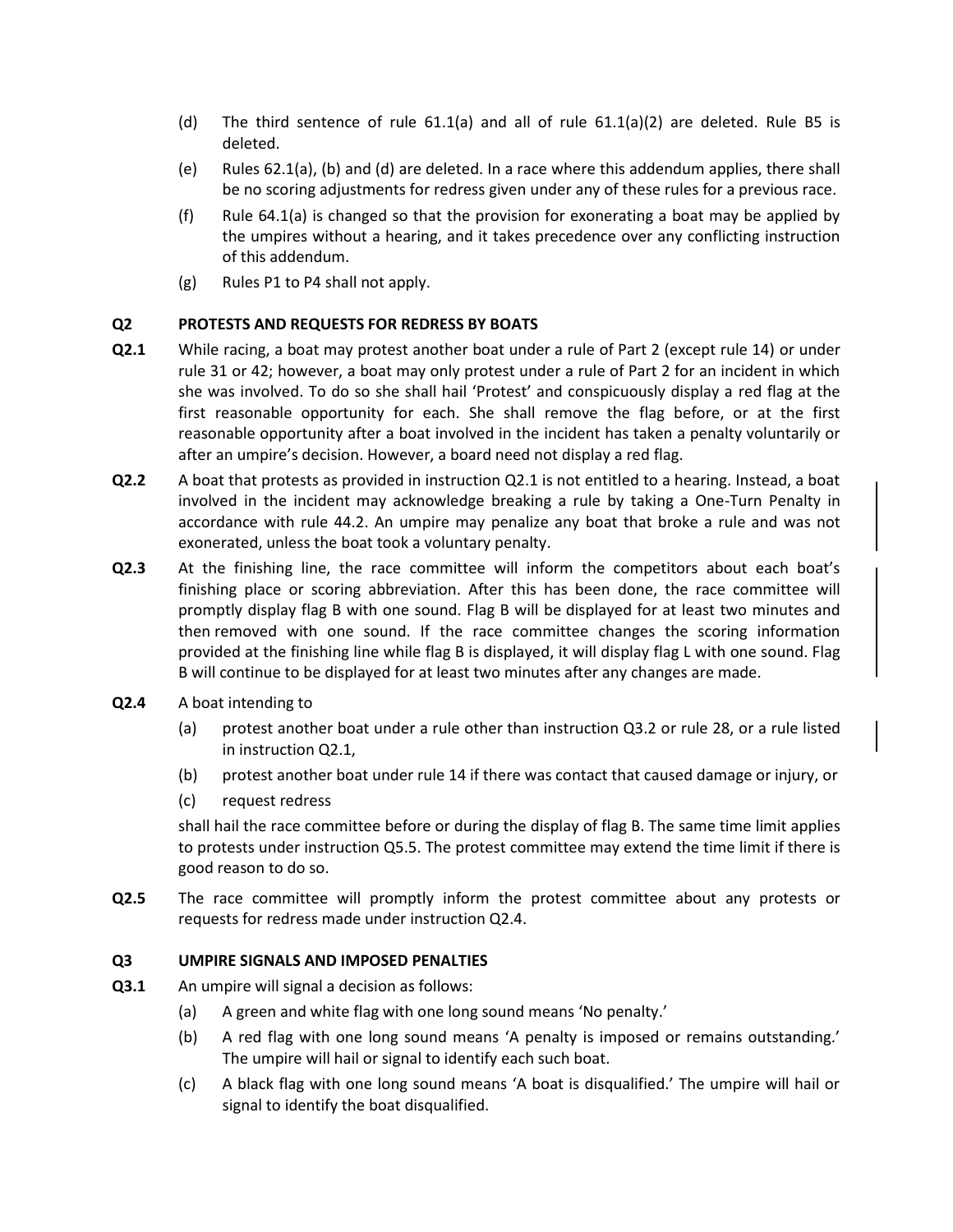- **Q3.2** (a) A boat penalized under instruction Q3.1(b) shall take a One-Turn Penalty in accordance with rule 44.2.
	- (b) A boat disqualified under instruction Q3.1(c) shall promptly leave the course area.

# **Q4 PENALTIES AND PROTESTS INITIATED BY AN UMPIRE; ROUNDING OR PASSING MARKS**

- **Q4.1** When a boat
	- (a) breaks rule 31 and does not take a penalty,
	- (b) breaks rule 42,
	- (c) gains an advantage despite taking a penalty,
	- (d) deliberately breaks a rule,
	- (e) commits a breach of sportsmanship, or
	- (f) fails to comply with instruction Q3.2 or to take a penalty when required to do so by an umpire,

an umpire may penalize her without a protest by another boat. The umpire may impose one or more One-Turn Penalties to be taken in accordance with rule 44.2, each signalled in accordance with instruction Q3.1(b), or disqualify her under instruction Q3.1(c), or report the incident to the protest committee for further action. If a boat is penalized under instruction Q4.1(f) for not taking a penalty or taking a penalty incorrectly, the original penalty is cancelled.

- **Q4.2** The last sentence of rule 28.2 is changed to 'She may correct any errors to comply with this rule, provided she has not rounded the next *mark* or *finished*.' A boat that does not correct any such error shall be disqualified under instruction Q3.1(c).
- **Q4.3** An umpire who decides, based on his own observation or a report received from any source, that a boat may have broken a rule, other than instruction Q3.2 or rule 28 or a rule listed in instruction Q2.1, may inform the protest committee for its action under rule 60.3. However, he will not inform the protest committee of an alleged breach of rule 14 unless there is damage or injury.

# **Q5 PROTESTS; REQUESTS FOR REDRESS OR REOPENING; APPEALS; OTHER PROCEEDINGS**

- **Q5.1** No proceedings of any kind may be taken in relation to any action or non-action by an umpire.
- **Q5.2** A boat may not base an appeal on an alleged improper action, omission or decision of the umpires. A party to a hearing may not base an appeal on the decision of the protest committee. In rule 66 the third sentence is changed to 'A *party* to the hearing may not ask for a reopening.'
- **Q5.3** (a) Protests and requests for redress need not be in writing.
	- (b) The protest committee may take evidence and conduct the hearing in any way it considers appropriate and may communicate its decision orally.
	- (c) If the protest committee decides that a breach of a rule has had no effect on the outcome of the race, it may impose a penalty of points or fraction of points or make another arrangement it decides is equitable, which may be to impose no penalty.
	- (d) If the protest committee penalizes a boat in accordance with instruction Q5.3 or if a standard penalty is applied, all other boats will be informed about the change of the penalized boat's score.